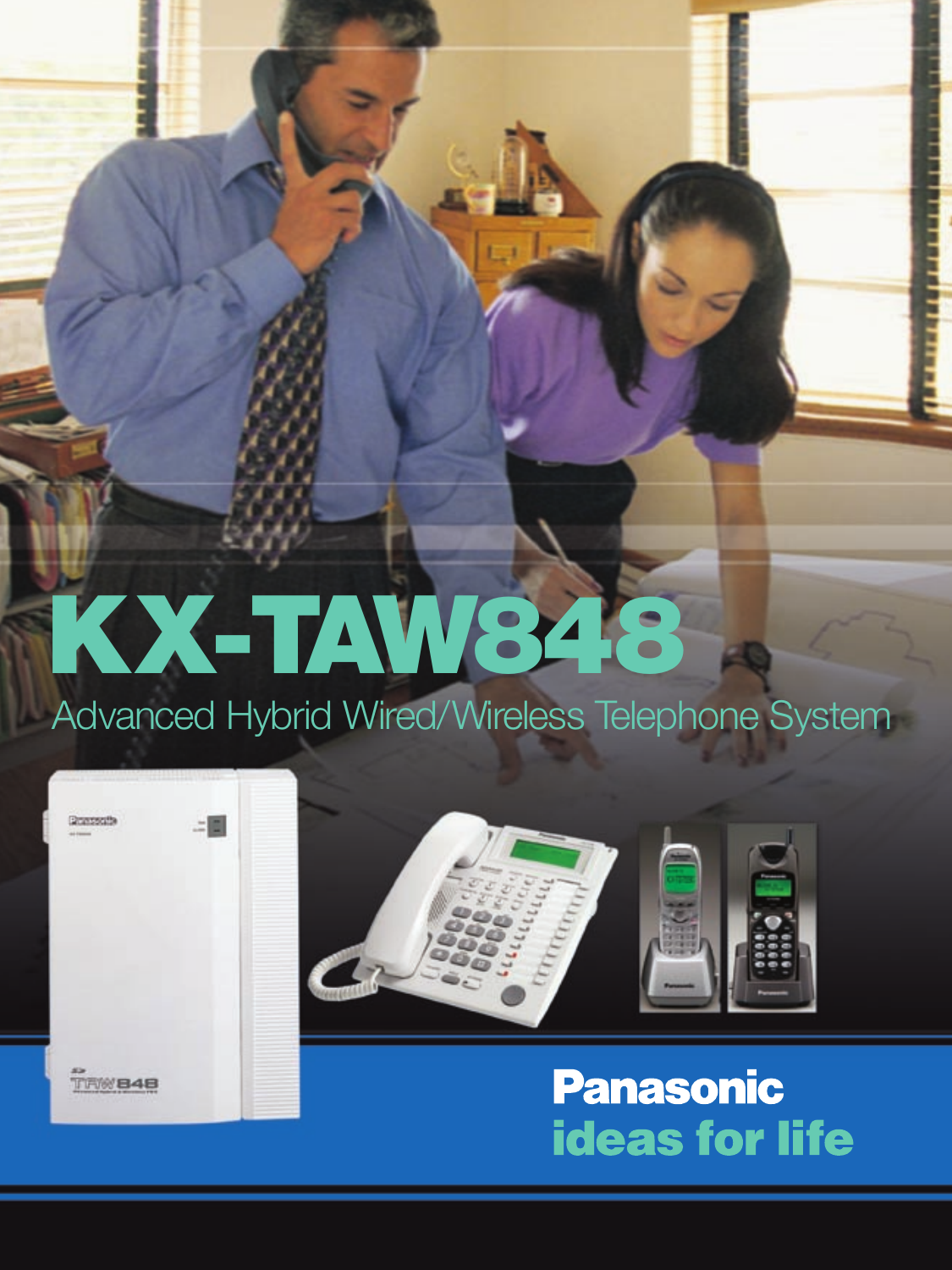# System Overview

The KX-TAW848, designed specifically for upscale home applications and small business environments, offers a modular design that allows you to tailor the system to meet your specific needs.

Similar to the popular KX-TA624 system, the KX-TAW848 allows connectivity with the KX-T7700 series of proprietary wired telephones, single-line devices and voice mail integration. However, the KX-TAW848 is unique relative to its KX-TA624 sibling in that it is not only a traditionally wired PBX system, but it also has the option of adding a complete Multi-Cell Wireless phone system. This dynamic addition provides a new level of clear wireless system communications with expanded area coverage unheard of in a system of this size and price.

In terms of capacity, this system can be configured with a maximum of 8 CO lines and up to 24 wired and

28 wireless telephones. Wired extensions include the 7700, 7300 and 7000 series proprietary telephones, single line telephones (SLT) and up to 4 door intercom/ openers.

A modular design combined with PC programming makes installation fast and easy. And any additional maintenance can easily be performed off premises by the installer with the optional remote card. All in all, the KX-TAW848 is a great system if you are looking for the latest technology combined with extraordinary flexibility at a price that won't break the bank.

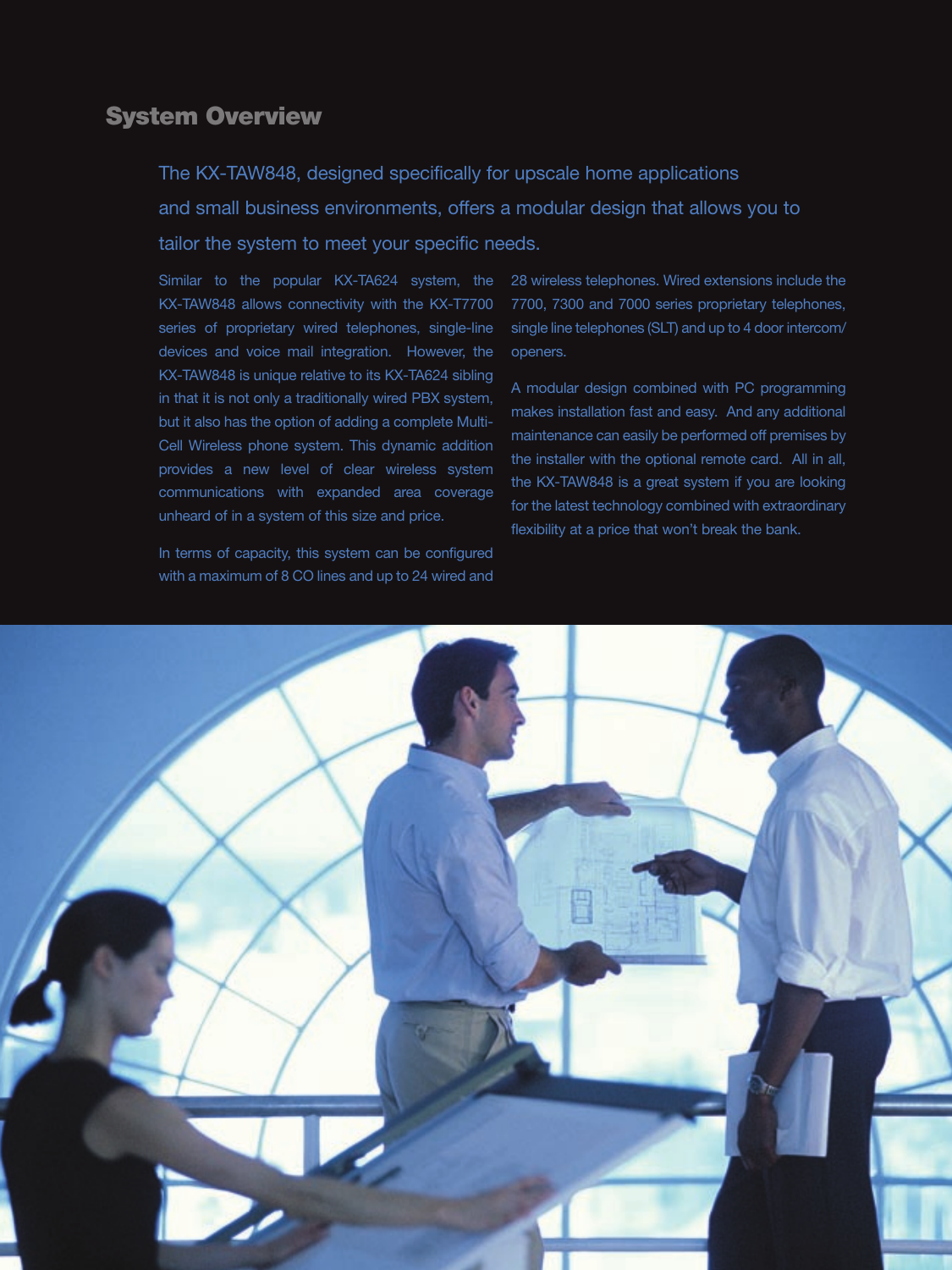# System Features

# **Caller ID<sup>1</sup>/Call Logging**

Caller ID displays the incoming caller's phone number, or name and number (if provided by the local phone company), when used with a Panasonic system display phone or a Caller ID compatible<sup>2</sup> single line telephone. Calls that are answered or not answered that are directed to a group or an individual extension can be logged, and the total calls that can be logged are assignable through system programming on a per extension basis. Logged calls can be called back by going off-hook while viewing the display and pushing the redial key. There are also up to 1000 programmable entries, of name and number for Caller ID service, that can be administered by either you or the installer.



#### Call Forwarding

There are four types of call forwarding: all calls, busy, no answer and busy/no answer. With these four options your calls can be forwarded whenever and however you like. And, all four options can be established by dialing a code or programming a feature key to forward your calls to a specific destination. You can also forward group calls, as well as, internal and external calls that can be forwarded to an internal extension or an external telephone number. Each call can be forwarded up to four times.

Incoming intercom and transferred calls to your extension can easily be forwarded to you outside the office. You can now forward your calls to your cell phone, another location, or even your home. Calls can reach you almost anywhere in the world, 24 hours a day, 7 days a week. Another great feature is "follow-me" programming, which allows you to remotely set Call Forwarding from another phone within your organization, so calls to your extension will reach you while you roam.

#### System Speed Dialing

The KX-TAW848 provides up to 1000 system speed dial numbers (32 digits long for each) for all extension users. Both you and the system administrator can program system speed dial numbers and names.

#### **Conferencing**

The KX-TAW848 system allows you to have multiple conference calls from 3-party up to 8-party calls at the same time. This feature can prove to be quite beneficial for those who do a lot of conference calling within the office.

## Account Codes

Account codes can help manage your telephone expenses by identifying incoming and outgoing external calls for accounting and billing purposes. The system can be programmed to force the use of an account code or not. The account code is appended to the Station Message Detail Recording (SMDR), which is very useful for billing back clients, or to simply keep a record of the time spent on the telephone for a specific project.

#### Direct Inward System Access (DISA)

The KX-TAW848 allows an outside caller to access specific system features without operator assistance, as if the caller was using an extension in the system. The outside caller can have direct access to the following features: single-digit access to extensions, outside party calling, intercom calling to an extension, modem (for remote system administration), external paging (for TAFAS) and extension group. Additionally, callers can be required to dial a security code to access extensions or the system's outside lines.

With the optional KX-TAW84891 2-Channel Message Card, DISA also offers a built-in Auto Attendant. With the Auto Attendant you can record a preprogrammed message for incoming calls. This message would direct callers to press a certain number for the extension they wish to reach. By doing so, the Auto Attendant can route callers to their desired location through answering a few preprogrammed questions. This will save time for both the caller and those who would otherwise have to direct call traffic.



#### SD Card

Flexibility is the key with any telephone system. The system software and local database information are stored permanently on the removable Panasonic SD card. If for some reason the

system suffers a catastrophic failure, you can be assured that all the important information on your system can be easily loaded back into the system from the SD card. In addition, the SD card makes it a simple task to upgrade the system with new features.

#### Programming and Maintenance

Dealer technicians have multiple password protected access points to program the system and perform maintenance. The system is equipped with a built-in RS232 and a USB port for onsite access and PC programming. It can also be set up so the system can be accessed remotely via an optional dial-up modem card.

<sup>1</sup> Requires subscription to fee-based telephone company service. 2 Requires Optional Hardware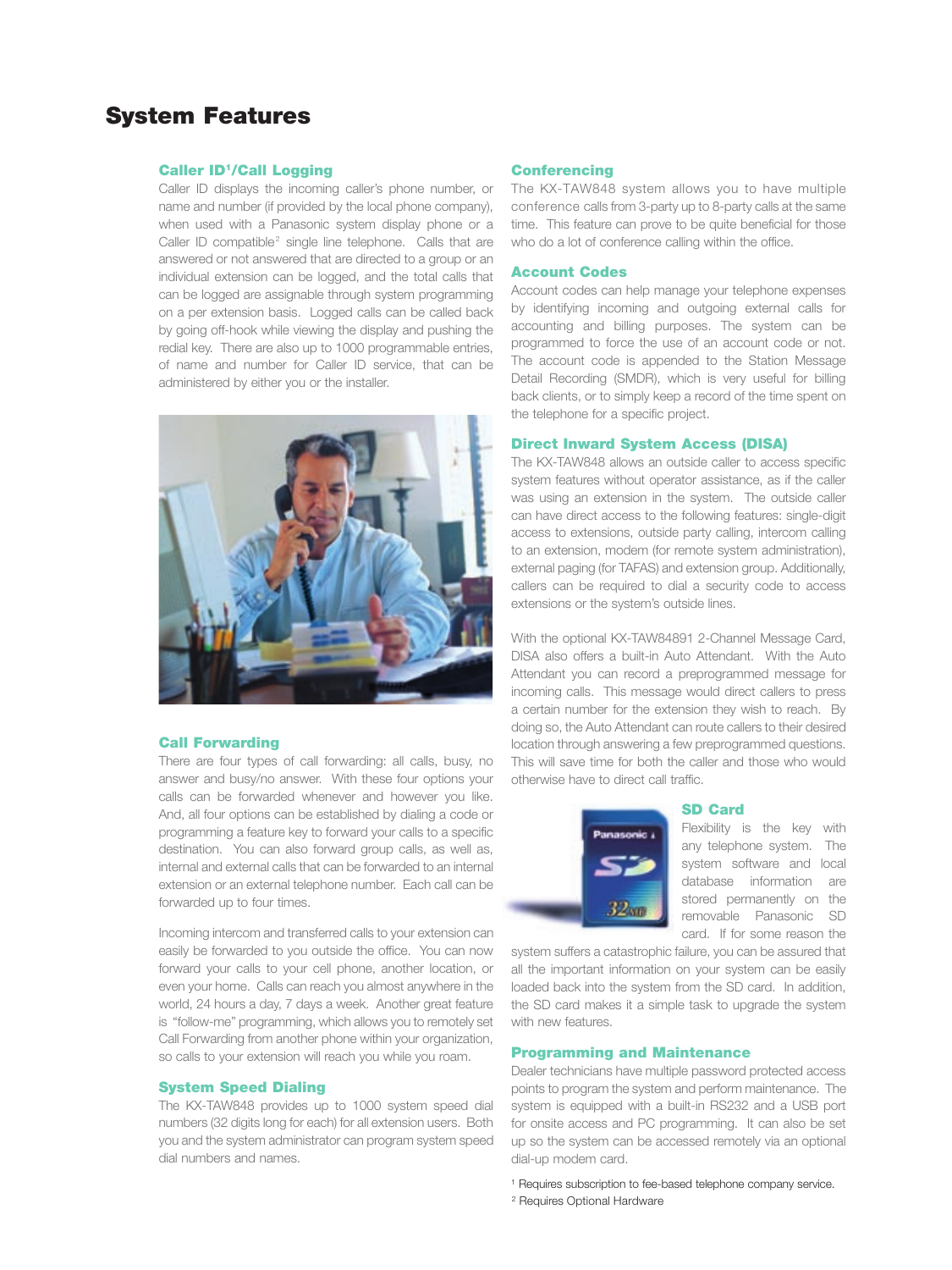# 2.4GHz Wireless Telephone

Integrating 2.4GHz Multi-Cell wireless telephones with the KX-TAW848 means that the benefits of your phone system can now "follow" you where ever you are on your premises.

Digitally enhanced wireless telephony allows voice and up to 4 strategically-placed cell stations. As you move station to cell station. It's a low-cost and highly flexible

# 2.4GHz Multi-Cell Wireless Telephone System Features

- 28 handsets can be registered to one system (Up to 8 can be used simultaneously)
- Handsets can be registered on
- Secure high-quality digital speech
- 
- Programmable, multiple ringer types,
- personal speed dial numbers





# KX-TD7690

- Premium Wireless Handset
- Only 2.57 Ounces
- Up to 12 CO or Feature Soft Keys can be Programmed
- Speakerphone
- Auto Answer
- 2.5mm Headset Jack
- 5-Line Backlit LCD Display

### KX-TD7680

- Wireless Handset
- 5.3 Ounces
- Up to 12 CO or Feature Keys can be Programmed
- Speakerphone
- Auto Answer
- 2.5mm Headset Jack
- 3-Line Backlit LCD Display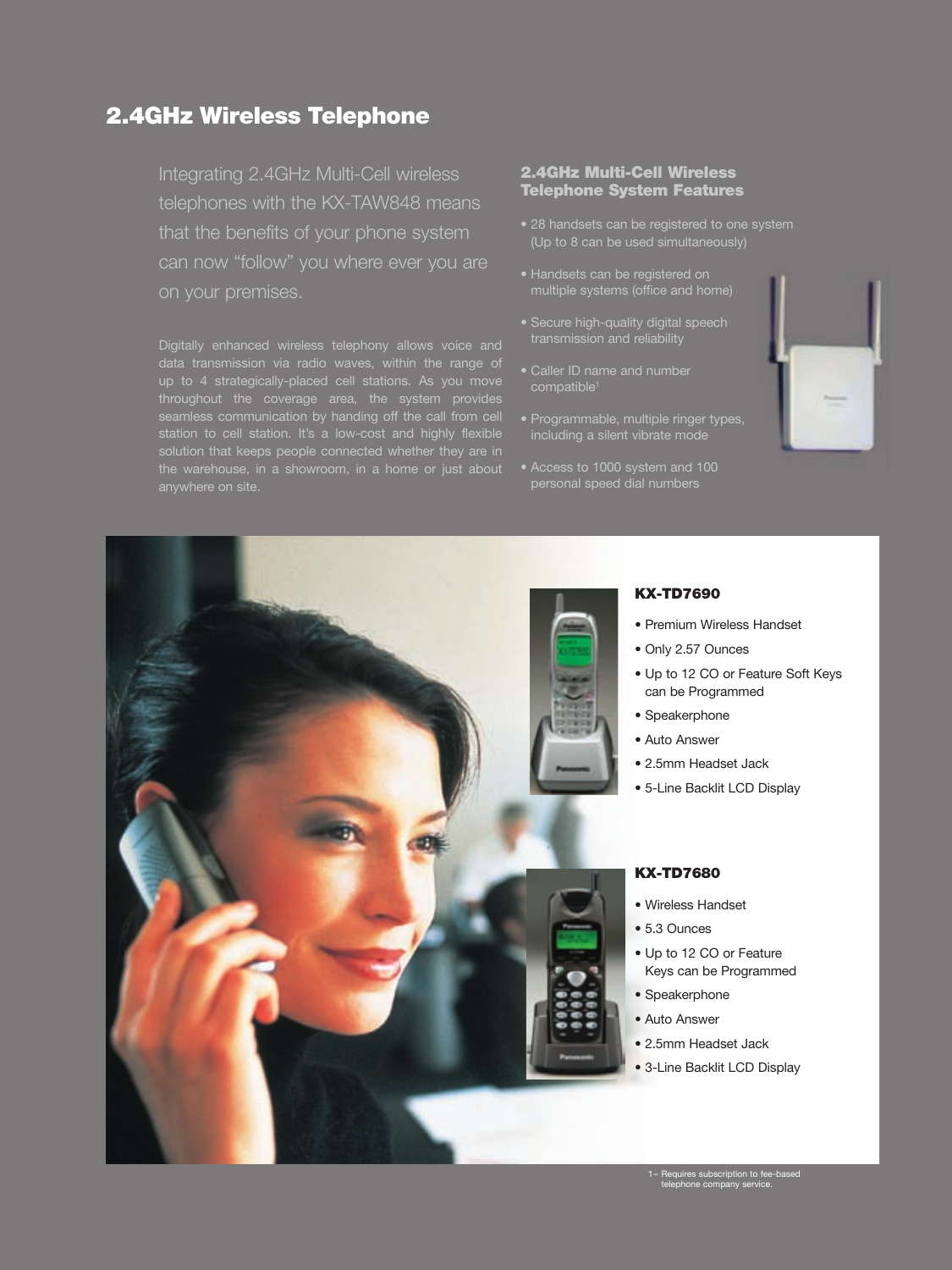# Convenience At Your Fingertips

#### Backlit Alphanumeric Display

The KX-T7735 is equipped with a 3–line, 24-character backlit LCD display that provides visual feedback making it easier to handle calls and perform other tasks. You can use the displays to view a variety of information or access the system's features. The display also provides incoming call information on intercom calls or CO calls. You can even program system features via LCD prompts.

#### Hands-Free Speakerphone

The KX-T7720, 30 and 35 telephones are equipped with a speakerphone providing convenient hands-free operation for making and receiving CO and intercom calls. When Auto Answer is on, the system is an intercom; calls are automatically answered, allowing you to reply to the caller without touching the telephone.

#### Flexible CO Line Buttons

The Central Office (CO) line buttons of each telephone in the system can be individually programmed to suit the specific needs of each telephone user. You can program CO line buttons for Direct Station Selection (DSS) for room-to-room or office-to-office calling, Busy Lamp Field (BLF), automatic dialing or one-touch access to the feature used most often.

#### Navigator Key

Panasonic 7700 Series display phones feature a navigator key for easy access and operation of both system and personal speed dial lists, as well as, speaker and handset volume controls.

#### Doorphone/Door Opener

Add security to your business or home with a doorphone and door opener. The KX-TAW848 supports up to 4 door intercoms, each of which can be programmed with its own distinct ring tone. You can also control up to 4 electric door strikes or any compatible type device, allowing you to open a door or a gate from any telephone.

# Easy to Use. Hard to Choose.

| <b>Features</b>                          | <b>KX-T7750</b> | <b>KX-T7720</b>         | <b>KX-T7730</b>         | <b>KX-T7735</b> | <b>KX-T7740</b> |
|------------------------------------------|-----------------|-------------------------|-------------------------|-----------------|-----------------|
| Programmable CO Keys                     | 12              | 12                      | 12                      | 12              |                 |
| Programmable Feature Keys                | 12              | 12                      | 12                      | 12              |                 |
| Auto Answer/Mute Key                     |                 | $\bullet$               | $\bullet$               | ٠               |                 |
| Monitor                                  | $\bullet$       |                         |                         |                 |                 |
| Speakerphone Key with LED Indication     |                 | $\bullet$               | $\bullet$               | $\bullet$       |                 |
| <b>Transfer Key</b>                      | $\bullet$       | ٠                       | ٠                       | ٠               |                 |
| Hold Key                                 | $\bullet$       | ٠                       | $\qquad \qquad \bullet$ | ٠               |                 |
| Navigation Key                           |                 |                         | ٠                       | ٠               |                 |
| Speakerphone                             |                 | $\bullet$               | $\bullet$               | $\bullet$       |                 |
| Speaker Volume Control                   | $\bullet$       | ٠                       | $\bullet$               | ٠               |                 |
| 3-Position Ringer Volume Switch          | $\bullet$       | $\bullet$               | $\bullet$               | ٠               |                 |
| Message/Ringer Lamp                      | ٠               | $\qquad \qquad \bullet$ | $\bullet$               | ٠               |                 |
| 3-Line, 16-Character Backlit LCD Display |                 |                         |                         | ٠               |                 |
| 1-Line, 16-Character Backlit LCD Display |                 |                         | $\bullet$               |                 |                 |
| <b>LCD Contrast Adjustment</b>           |                 |                         | $\bullet$               | ٠               |                 |
| J-Type Handset                           | $\bullet$       | $\bullet$               | $\bullet$               | ٠               |                 |
| 2.5mm Headset Jack                       | $\bullet$       | ٠                       | $\bullet$               | $\bullet$       |                 |
| 48-Button DSS Console                    |                 |                         |                         |                 | $\blacksquare$  |
| Colors                                   | Black/White     | Black/White             | Black/White             | Black/White     | Black/White     |

Panasonic offers a range of headsets designed to decrease discomfort and fatigue, for use with these telephones. If you already have a Panasonic KX-TA telephone system, the KX-TAW848 will work with your existing telephones—making it an even less expensive solution to upgrading your communications system.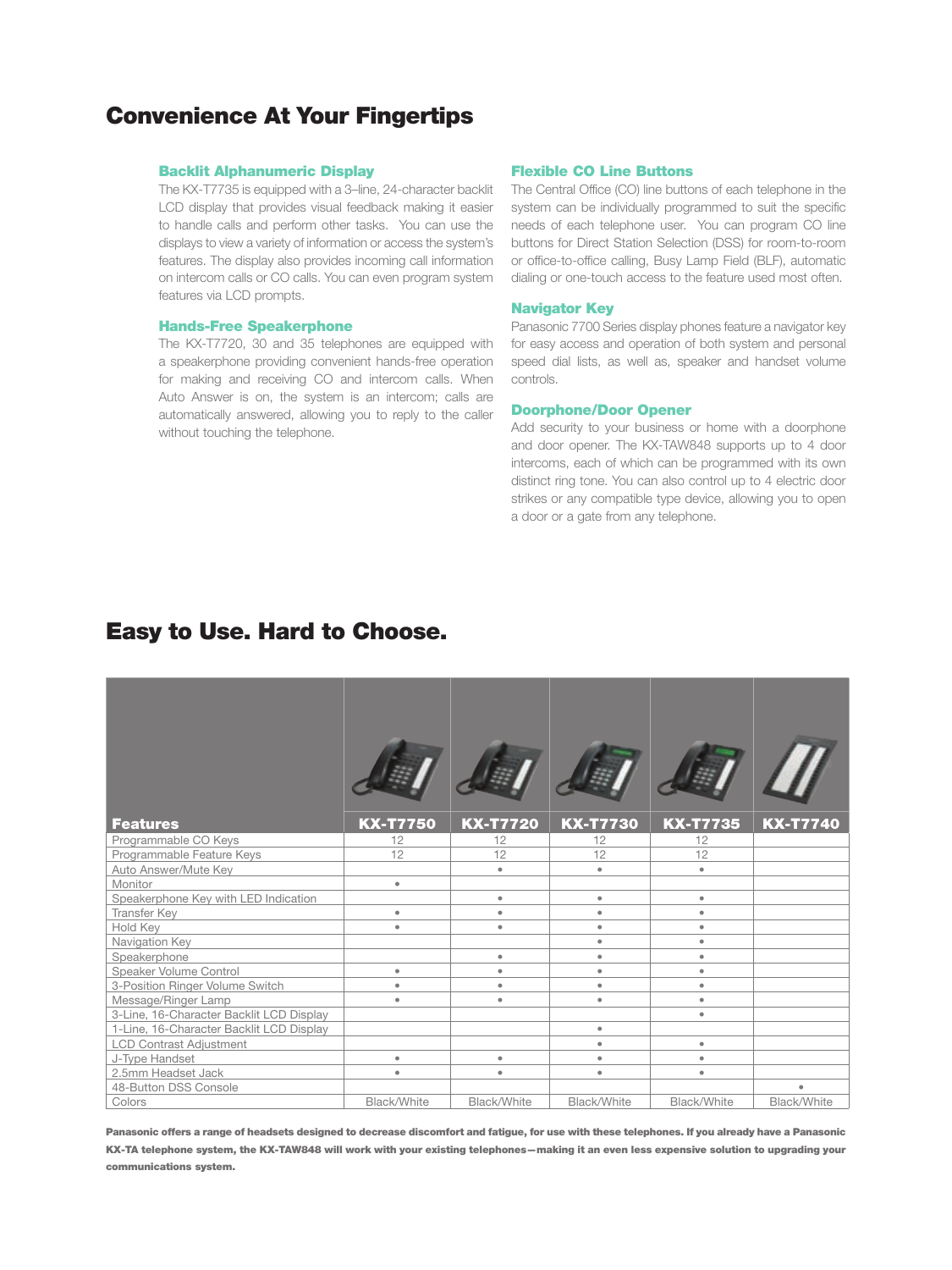# Features That Mean Business

The Panasonic KX-T7700 Series Proprietary Telephone comes in four stylish variations that are perfect for the home or office. With features such as an easy-to-read, 3-line LCD, two tilt positions, a stylish J-type handset and the option of being wall mounted they not only look good, but they make life simple for users too.

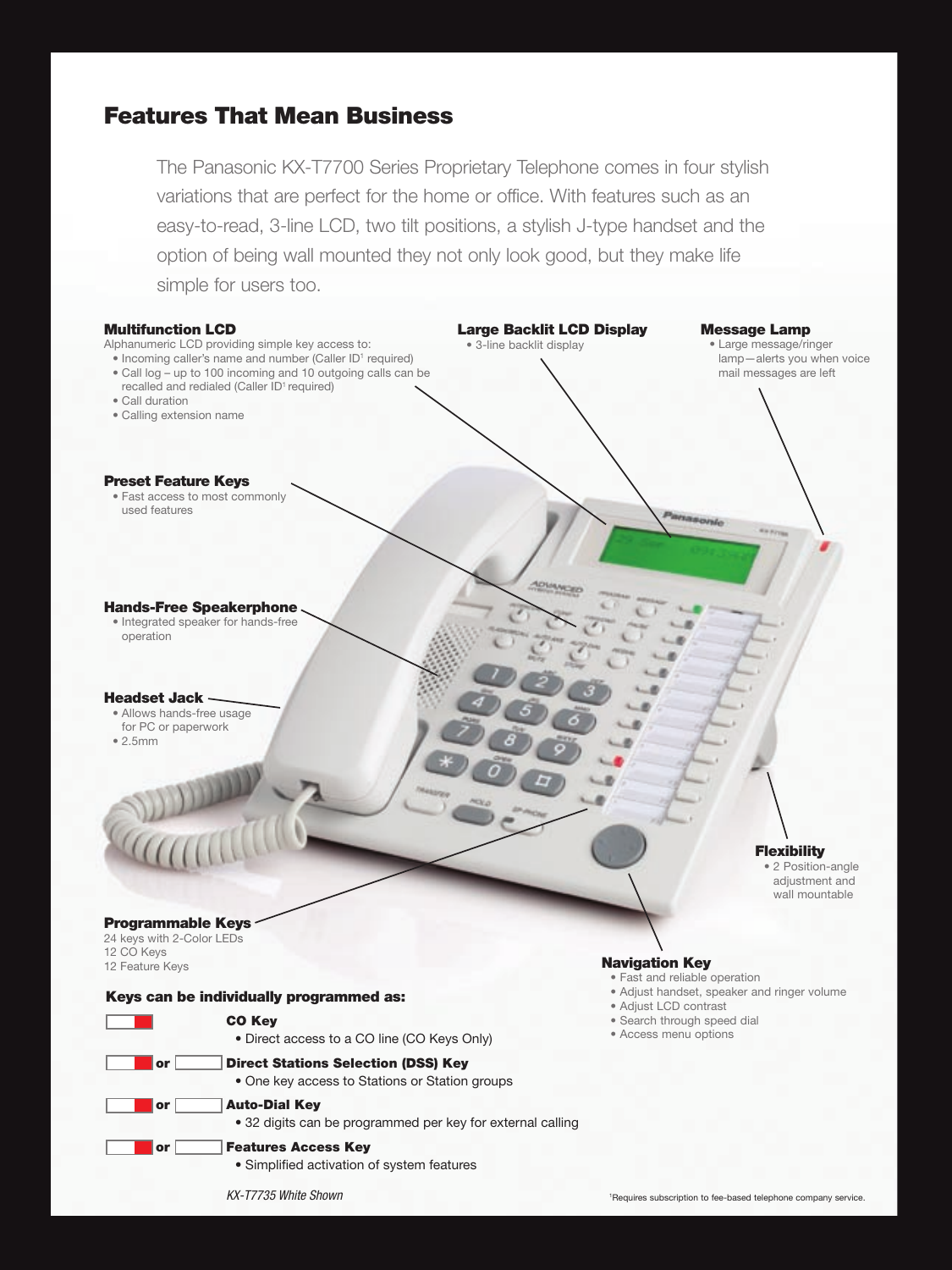# Voice Mail Integration

The final step in designing your system to handle calls built-in auto attendant, interview service and voice mail. The KX-TAW848 features built-in software that digitally

n

- Live Call Screening
- Remote Live Call Screening
- Two-Way Record
- Two-Way Transfer
- Intercom Paging

integrates with Panasonic voice processing systems, digital interface allows you to take advantage of innovative Panasonic voice mail features such as:

- Direct Mailbox Access
- Auto Configuration
- Caller ID<sup>1</sup> Routing
- Caller ID<sup>1</sup> Name Announce
- Caller ID<sup>1</sup> Personal Greeting
- 



The TVS50 is one of many voice processing systems compatible with the KX-TAW848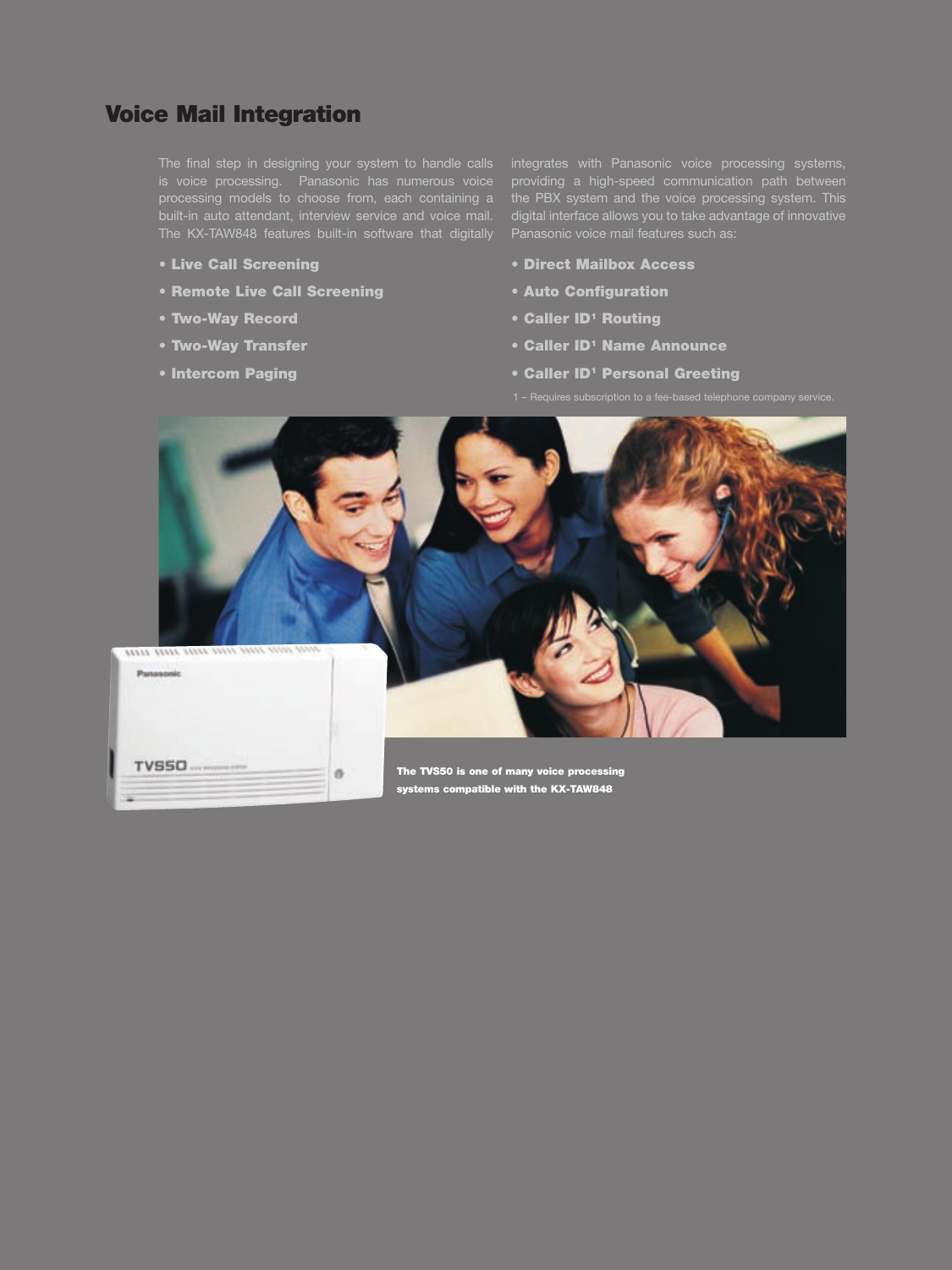# KX-TAW848 System Specifications

| Switching                          | Non Blocking                                                                               |  |
|------------------------------------|--------------------------------------------------------------------------------------------|--|
| Power Voltage                      | AC 100V ~ 240V AC Adapter                                                                  |  |
| Memory Back-Up Duration            | 7 Years                                                                                    |  |
| Dialing                            |                                                                                            |  |
| <b>CO Lines</b>                    | DP (10pps, 20pps), DTMF                                                                    |  |
| Extension                          | DP (10pps, 20pps), DTMF                                                                    |  |
| Connectors                         |                                                                                            |  |
| <b>CO Line</b>                     | RJ11 (2 wire) x each CO Port                                                               |  |
| <b>Station</b>                     | RJ11 (4 wire) x each Extension Port                                                        |  |
| Paging Output                      | 1 Jack                                                                                     |  |
| <b>Ring Frequency</b>              | 20/25 Hz (Selectable)                                                                      |  |
| Central Office Loop Limit          | 1600 ohms max.                                                                             |  |
| <b>Operating Environment</b>       |                                                                                            |  |
| Temperature                        | $0^\circ$ - 40 $^\circ$ C, 32 $^\circ$ - 104 $^\circ$ F                                    |  |
| Humidity                           | 10% - 90%                                                                                  |  |
| <b>Conference Call Trunk</b>       | 3-Party x 10 Conference Calls                                                              |  |
|                                    | 8-Party x 4 Conference Calls                                                               |  |
| Music On Hold (MOH)                | 1 Port Selectable Tone/External Music Source<br>(Level control: -6dB $\sim$ + 6dB per 3dB) |  |
| External MOH (Music On Hold)       | 1 Port (Level control: -6dB $\sim$ + 6dB per 3dB)                                          |  |
| <b>Internal Paging</b>             | Level control: $-6dB \sim +3dB$ per 3dB                                                    |  |
| <b>External Paging</b>             | 1 Port (Level control: -15dB $\sim$ +6dB per 3dB)                                          |  |
| <b>Interface Ports</b>             | USB: 1 Port RS232C: 1 Port                                                                 |  |
| Dimensions $(H \times W \times D)$ | 14.8" x 10.8" x 4.6" (275 x 376 x 117 mm)                                                  |  |
| Weight (when fully configured)     | 7.7 Lbs. (3.5 kg)                                                                          |  |

# KX-TAW848 Maximum Capacities

| <b>Trunk Ports</b>                                                                     | 8                  |
|----------------------------------------------------------------------------------------|--------------------|
| <b>Extension Ports</b>                                                                 | 24                 |
| Single Line Telephones                                                                 | 24                 |
| <b>Analog Proprietary Telephones</b><br>and DSS Console KX-T7700, 7300 and 7000 Series | 24                 |
| Cell Station (KX-T0141)                                                                | $\overline{A}$     |
| <b>Voice Processing System</b>                                                         | 4 Ports (1 system) |
| Wireless Telephones (KX-TD7680 and KX-TD7690)                                          | 28                 |
| Doorphones                                                                             | 4                  |